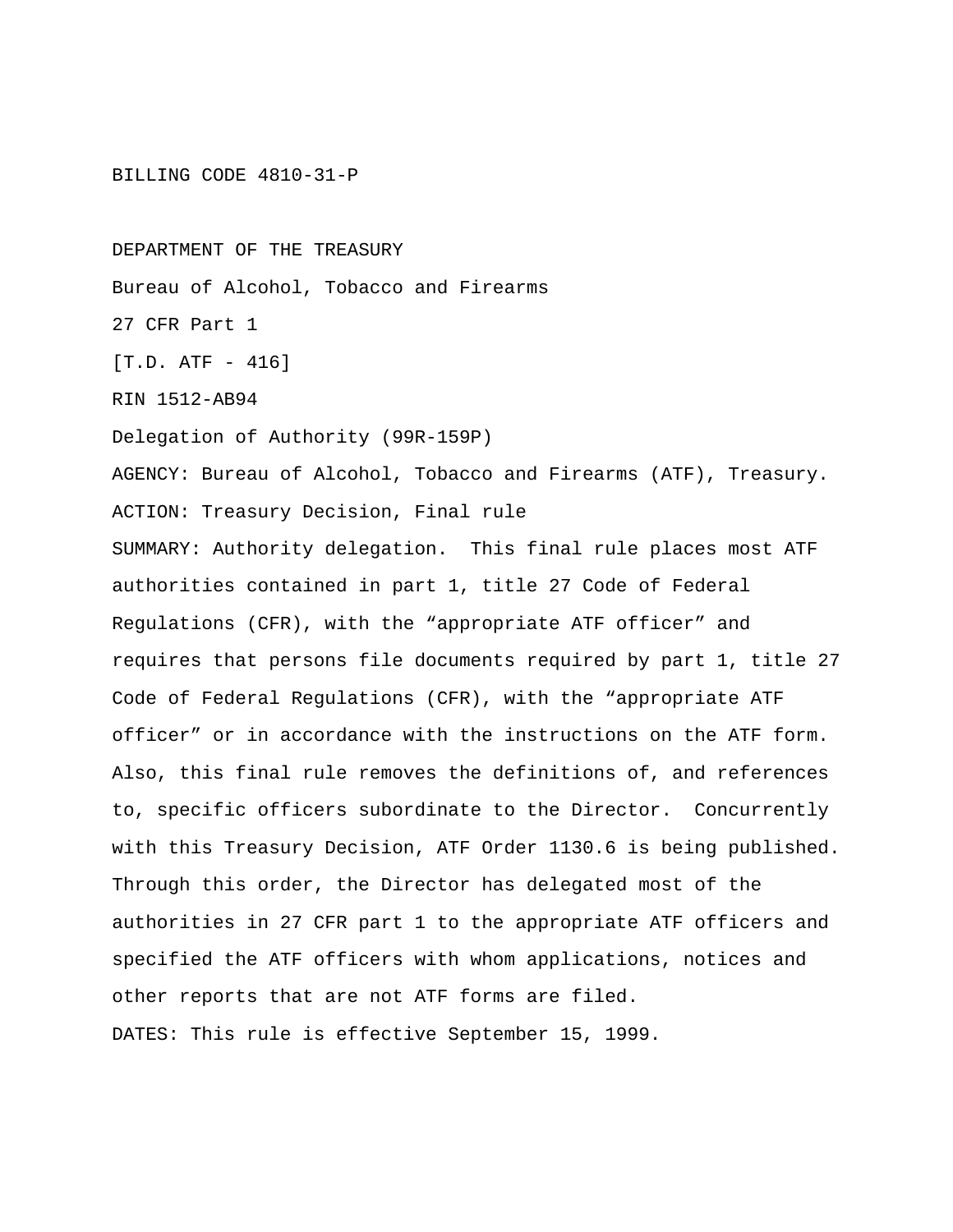FOR FURTHER INFORMATION CONTACT: Robert Ruhf, Regulations Division, Bureau of Alcohol, Tobacco and Firearms, 650 Massachusetts Avenue NW, Washington, DC 20226 (202-927-8210). SUPPLEMENTARY INFORMATION:

## Background

Pursuant to Treasury Order 120-01 (formerly 221), dated June 6, 1972, the Secretary of the Treasury delegated to the Director of the Bureau of Alcohol, Tobacco and Firearms (ATF), the authority to enforce, among other laws, the provisions of the Federal Alcohol Administration (FAA) Act. The Director has subsequently redelegated certain of these authorities to appropriate subordinate officers by way of various means, including by regulation, ATF delegation orders, regional directives, or similar delegation documents. As a result, to ascertain what particular officer is authorized to perform a particular function under the FAA Act, each of these various delegation instruments must be consulted. Similarly, each time a delegation of authority is revoked or redelegated, each of the delegation documents must be reviewed and amended as necessary.

ATF has determined that this multiplicity of delegation instruments complicates and hinders the task of determining which ATF officer is authorized to perform a particular function. ATF also believes these multiple delegation instruments exacerbate the administrative burden associated with maintaining up-to-date

 $-2-$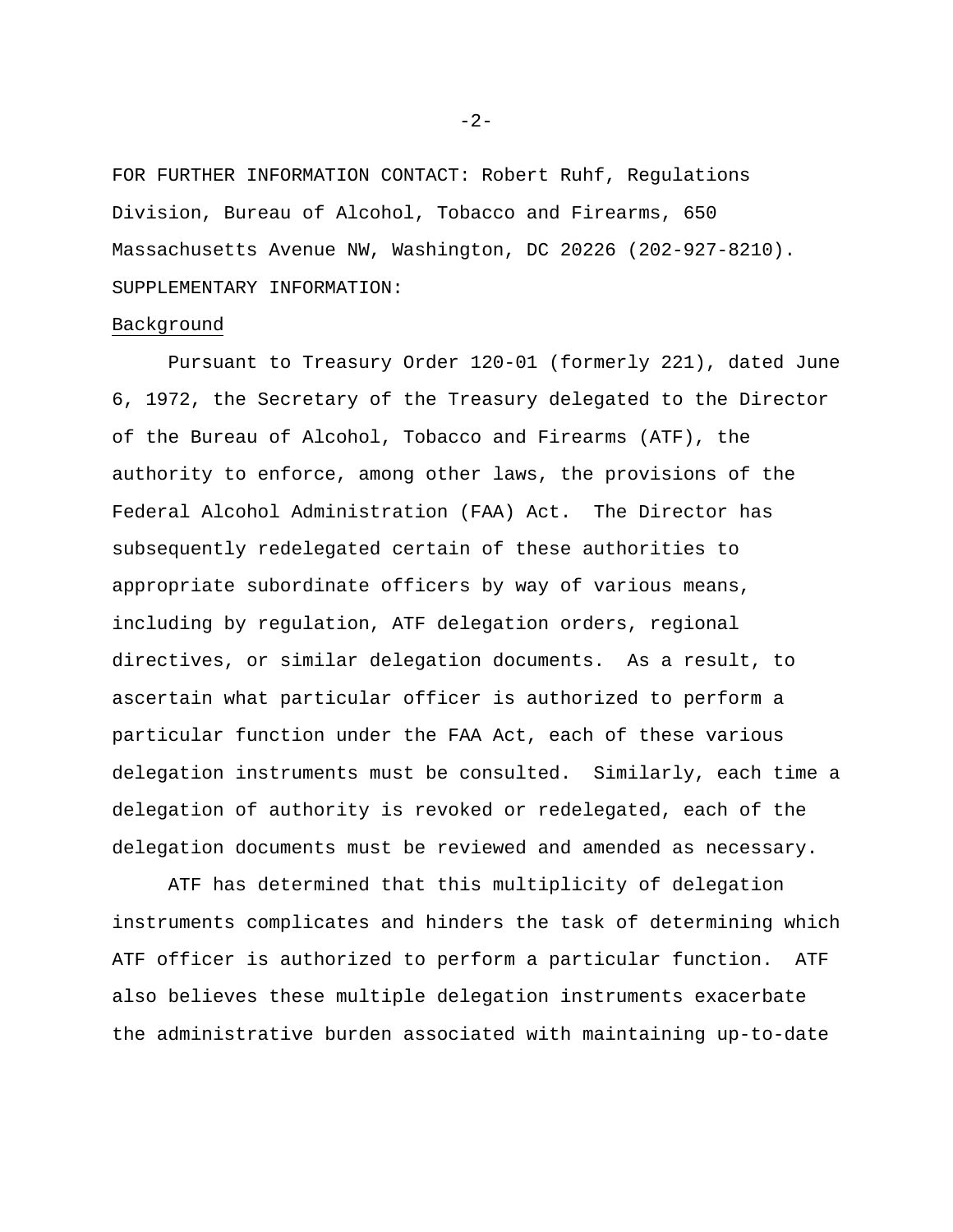delegations, resulting in an undue delay in reflecting current authorities.

Accordingly, this final rule rescinds all authorities of the Director in part 1 that were previously delegated and places those authorities with the "appropriate ATF officer." Most of the authorities of the Director that were not previously delegated are also placed with the "appropriate ATF officer." Along with this final rule, ATF is publishing ATF Order 1130.6, Delegation Order - Delegation of the Director's Authorities in Part 1, Basic Permit Requirements Under the Federal Alcohol Administration Act, Nonindustrial Use of Distilled Spirits and Wine, Bulk Sales and Bottling of Distilled Spirits, which delegates certain of these authorities to the appropriate organizational level. The effect of these changes is to consolidate all delegations of authority in part 1 into one delegation instrument. This action both simplifies the process for determining what ATF officer is authorized to perform a particular function and facilitates the updating of delegations in the future. As a result, delegations of authority will be reflected in a more timely and user-friendly manner.

In addition, this final rule also eliminates all references in the regulations that identify the ATF officer with whom an ATF form is filed. This is because ATF forms will indicate the officer with whom they must be filed. Similarly, this final rule also amends part 1 to provide that the submission of documents

 $-3-$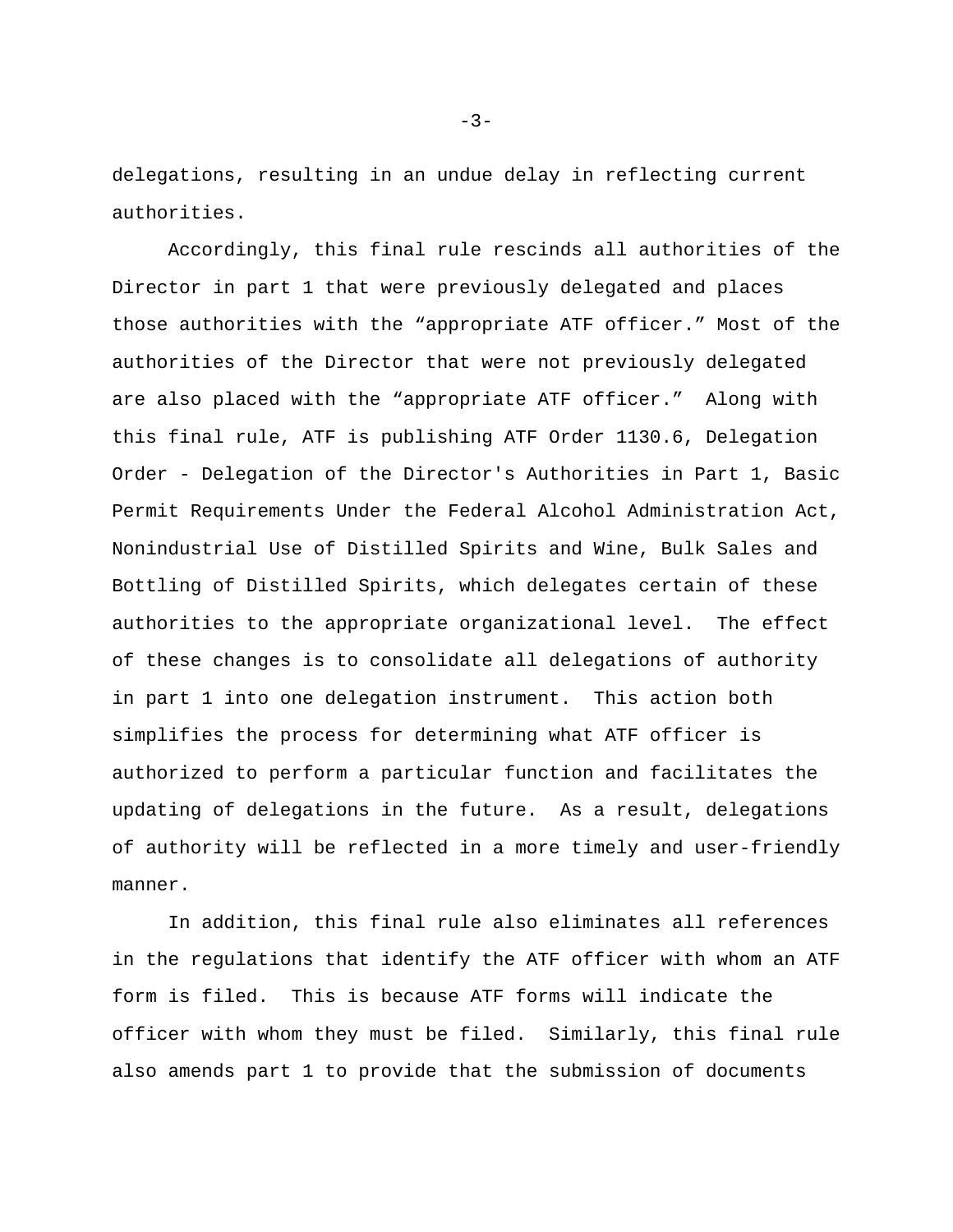other than ATF forms (such as letterhead applications, notices and reports) must be filed with the "appropriate ATF officer" identified in ATF Order 1130.6. These changes will facilitate the identification of the officer with whom forms and other required submissions are filed.

This final rule also makes three various technical amendments to Subpart A - Scope of 27 CFR part 1. First, a new section is added to recognize the authority of the Director to delegate regulatory authorities in part 1 and to identify ATF Order 1130.6 as the instrument reflecting such delegations. Second, §1.3 is amended to provide that the instructions for an ATF form identify the ATF officer with whom it must be filed. Third, references to ATF Form 5100.18 are amended to remove its previous form number cited in parentheses.

ATF has begun to make similar changes in delegations to other parts of Title 27 of the Code of Federal Regulations through separate rulemakings. By amending the regulations part by part, rather than in one large rulemaking document and ATF Order, ATF minimizes the time expended in notifying interested parties of current delegations of authority.

# Paperwork Reduction Act

The provisions of the Paperwork Reduction Act of 1995, Public Law 104-13, 44 U.S.C. Chapter 35, and its implementing regulations, 5 CFR part 1320, do not apply to this final rule

 $-4-$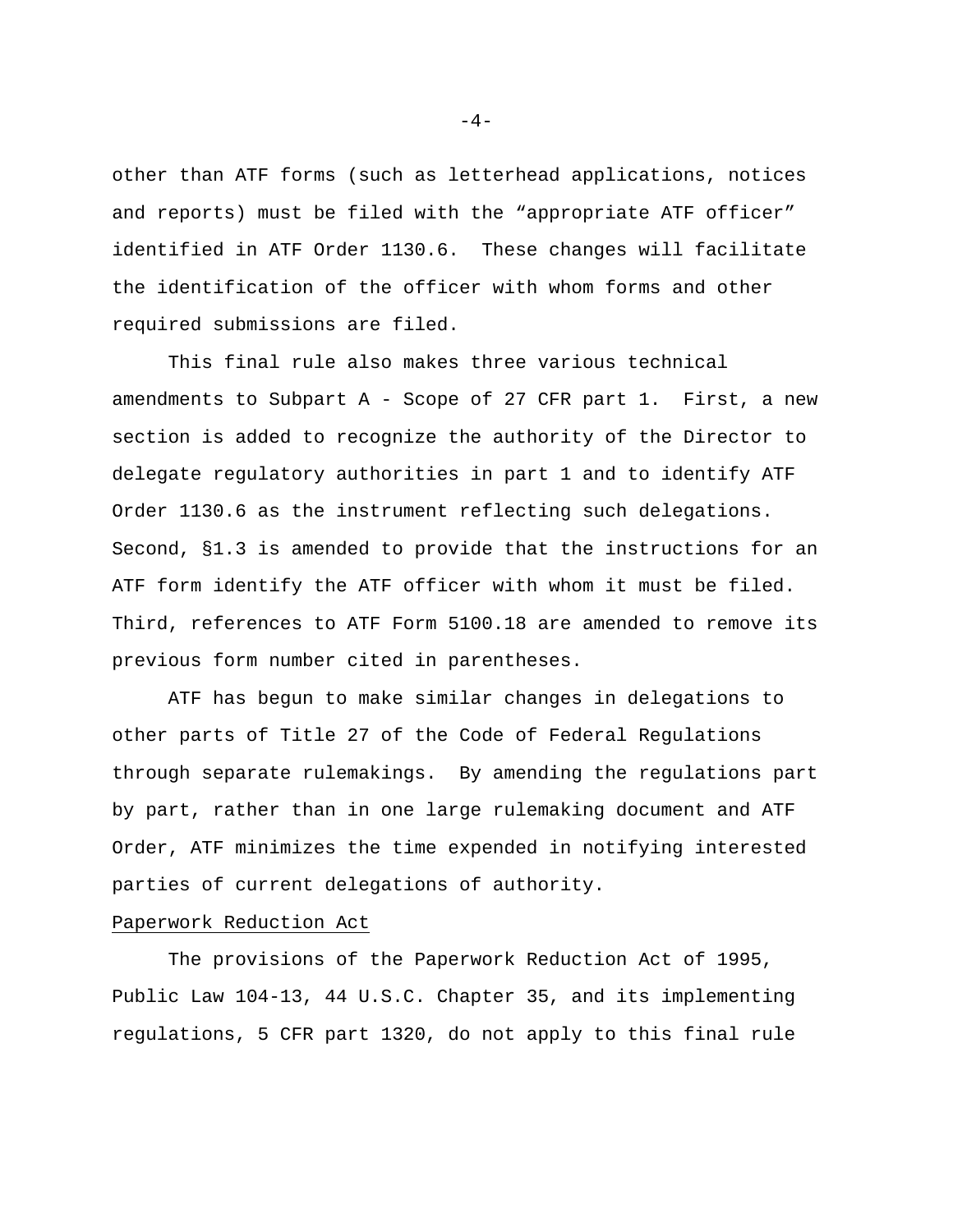because there are no new or revised recordkeeping or reporting requirements.

#### Regulatory Flexibility Act

Because no notice of proposed rulemaking is required for this rule, the provisions of the Regulatory Flexibility Act (5 U.S.C. 601 et seq.) do not apply. A copy of this final rule was submitted to the Chief Counsel for Advocacy of the Small Business Administration in accordance with 26 U.S.C. 7805(f). No comments were received.

## Executive Order 12866

It has been determined that this rule is not a significant regulatory action because it will not: (1) Have an annual effect on the economy of \$100 million or more or adversely affect in a material way the economy, a sector of the economy, productivity, competition, jobs, the environment, public health or safety, or State, local or tribal governments or communities; (2) Create a serious inconsistency or otherwise interfere with an action taken or planned by another agency; (3) Materially alter the budgetary impact of entitlements, grants, user fees, or loan programs or the rights and obligations of recipients thereof; or (4) Raise novel legal or policy issues arising out of legal mandates, the President's priorities, or the principles set forth in Executive Order 12866.

## Administrative Procedure Act

 $-5-$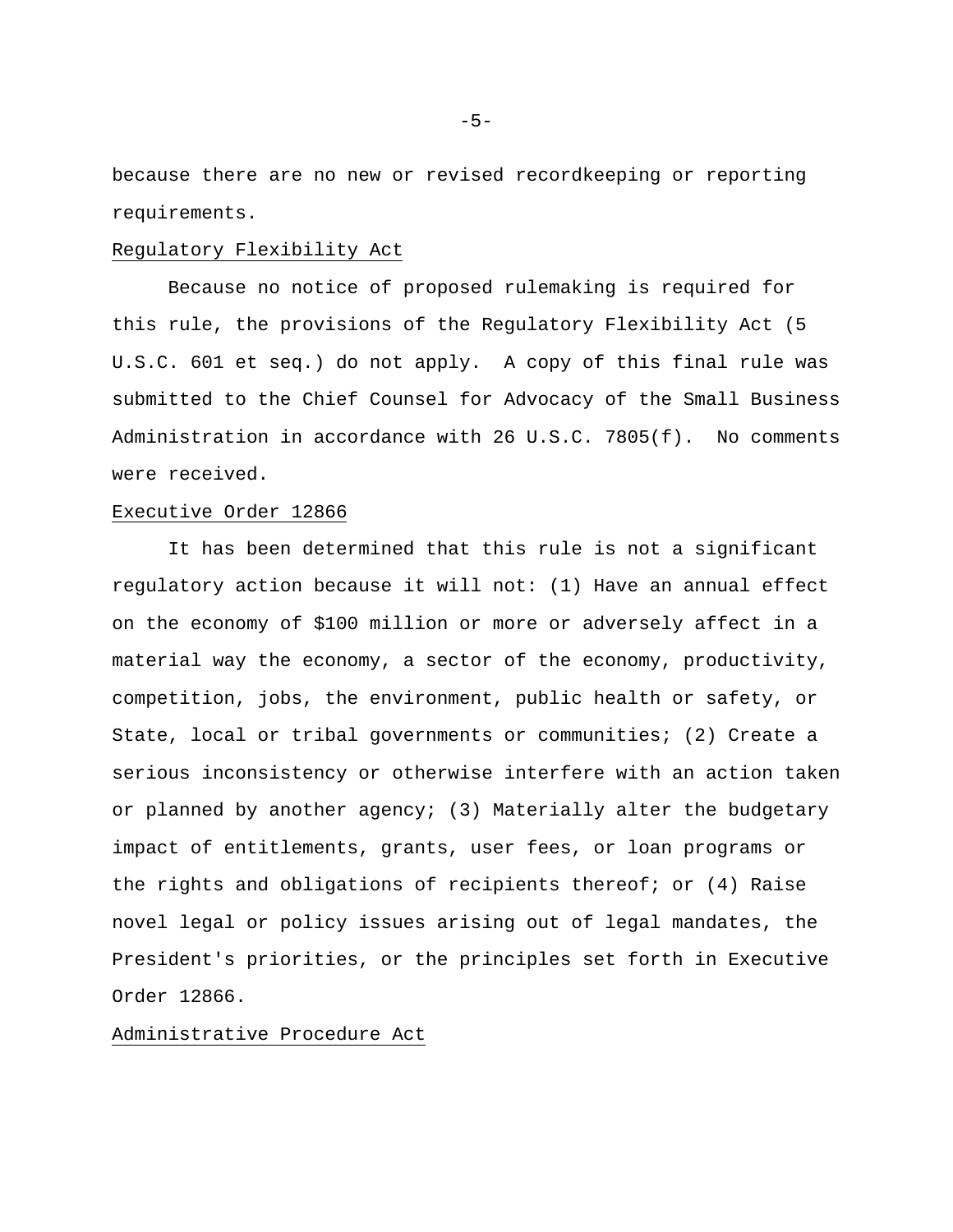Because this final rule merely makes technical amendments and conforming changes to improve the clarity of the regulations, it is unnecessary to issue this final rule with notice and public procedure under 5 U.S.C. 553(b). Similarly it is unnecessary to subject this final rule to the effective date limitation of 5 U.S.C. 553(d).

## Drafting Information

The principal author of this document is Robert Ruhf, Regulations Division, Bureau of Alcohol, Tobacco and Firearms. List of Subjects in 27 CFR Part 1

Administrative practices and procedures, Alcohol and alcoholic beverages, Authority delegations, Imports, Liquors, Warehouses, and Wine.

# Authority and Issuance

Title 27, Code of Federal Regulations is amended as follows: PART 1--BASIC PERMIT REQUIREMENTS UNDER THE FEDERAL ALCOHOL ADMINISTRATION ACT, NONINDUSTRIAL USE OF DISTILLED SPIRITS AND WINE, AND BULK SALES AND BOTTLING OF DISTILLED SPIRITS

Paragraph 1. The authority citation for part 1 continues to read as follows:

Authority: 27 U.S.C. 203, 204, 206, and 211 unless otherwise noted.

Par. 2. Section 1.3(a) is amended by removing the word "Director" and adding, in substitution, the phrase "appropriate

-6-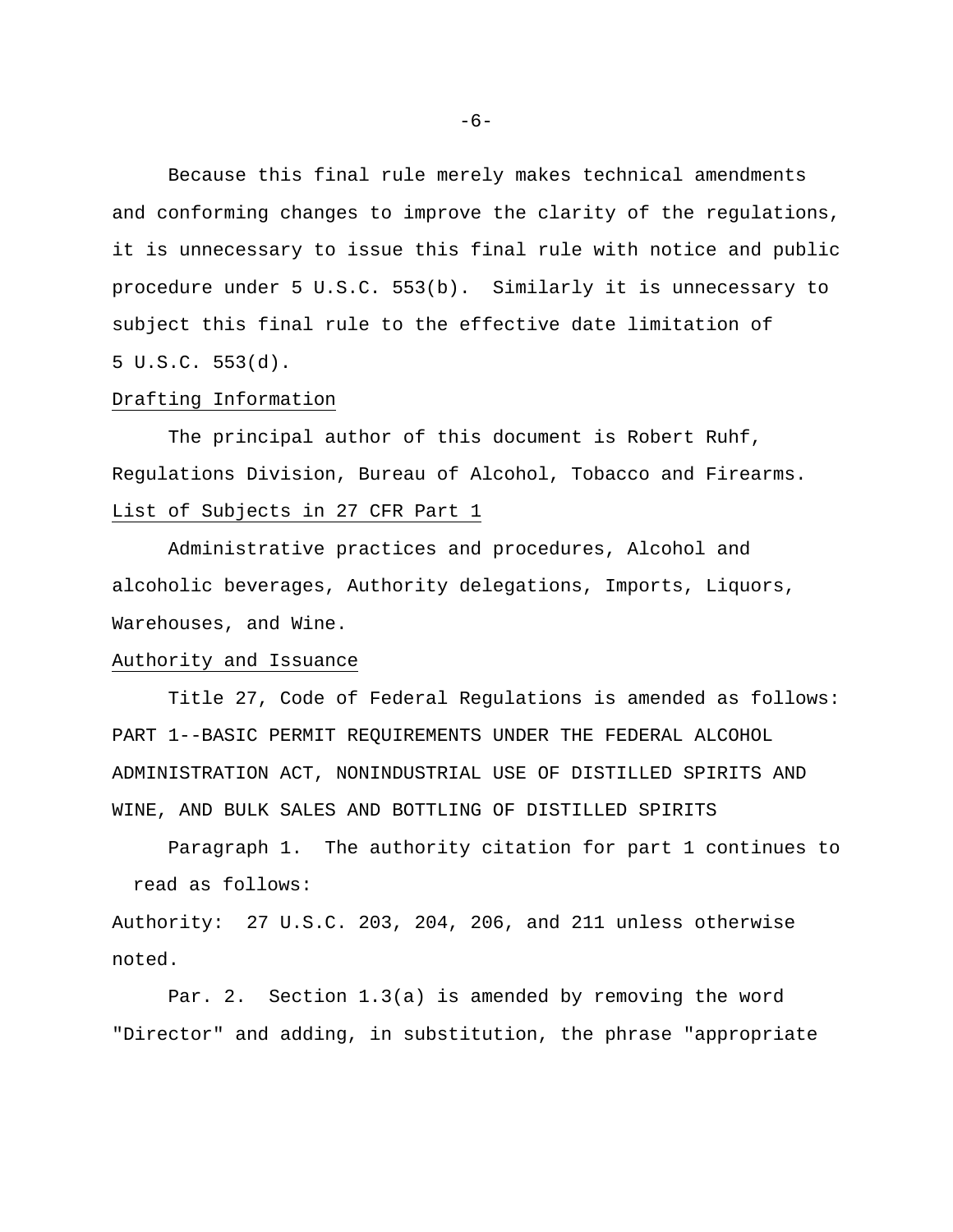ATF officer", and by adding a sentence at the end of paragraph (a) to read as follows:

## §1.3 Forms prescribed.

 $(a)$ \* \* \* The form will be filed in accordance with the instructions for the form.

\* \* \* \* \* Par. 3. Section 1.3(b) is revised as follows: §1.3 Forms prescribed.

\* \* \* \* \* (b) Forms may be requested from the ATF Distribution Center, P.O. Box 5950, Springfield, Virginia 22153-5190, or by accessing the ATF web site (http://www.atf.treas.gov/).

\* \* \* \* \*

Par. 4. Redesignate §1.4 as §1.10.

Par. 5. A new §1.4 is added to Subpart A and reads as follows:

§1.4 Delegations of the Director. Most of the regulatory authorities of the Director contained in this Part 1 are delegated to appropriate ATF officers. These ATF officers are specified in ATF Order 1130.6, Delegation Order - Delegation of the Director's Authorities in Part 1, Basic Permit Requirements Under the Federal Alcohol Administration Act, Nonindustrial Use of Distilled Spirits and Wine, Bulk Sales and Bottling of Distilled Spirits. ATF delegation orders, such as ATF Order 1130.6, are available to any interested person by mailing a

-7-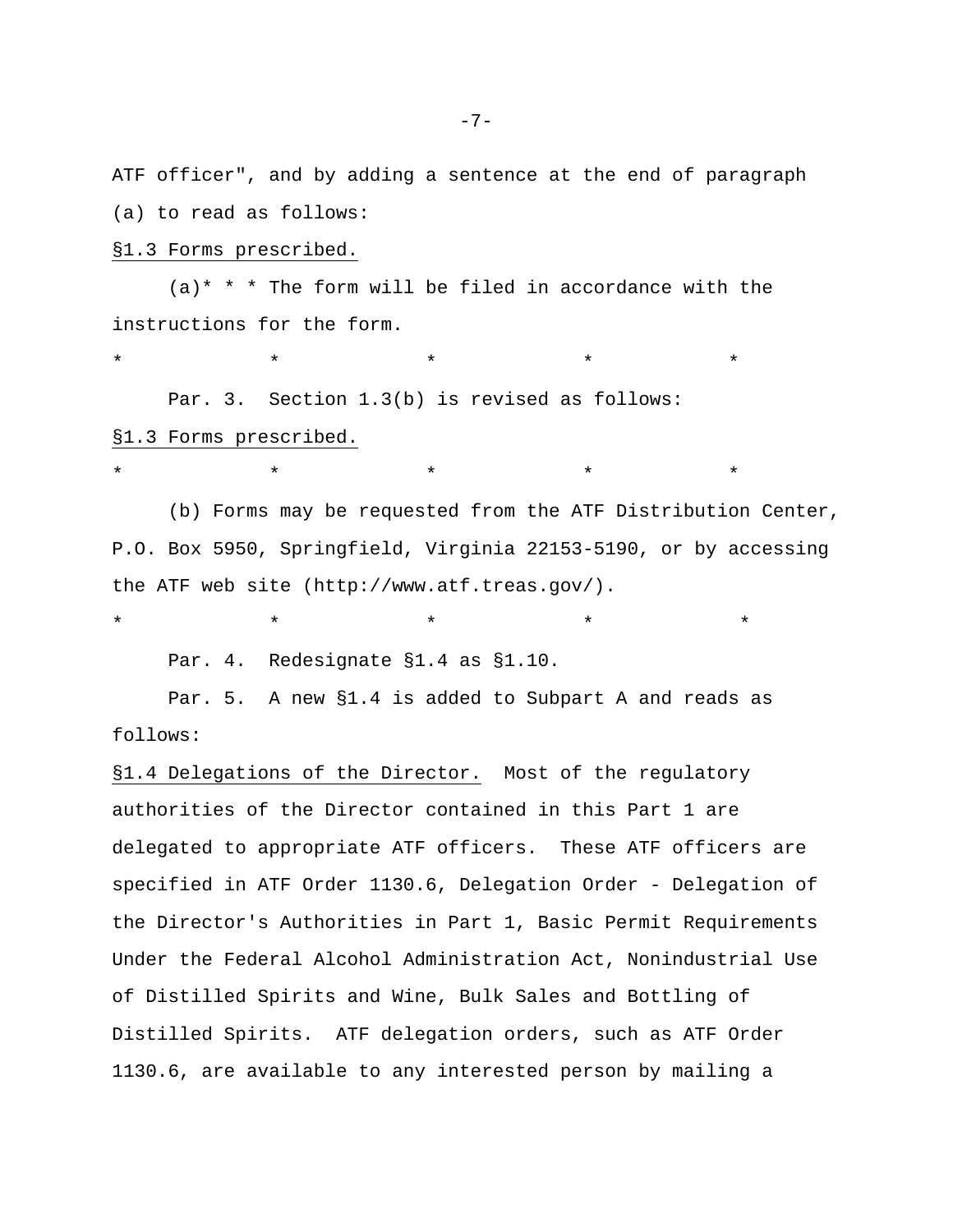request to the ATF Distribution Center, P.O. Box 5950, Springfield, Virginia 22150-5190, or by accessing the ATF web site (http://www.atf.treas.gov/).

Par. 6. Section 1.10 is amended by removing the definitions of "ATF officer" and "Regional director (compliance)", by revising the definitions of "Applicant" and "Basic permit", and by adding a new definition of "Appropriate ATF officer" to read as follows:

§1.4 Meaning of terms.

Applicant. Any person who has filed an application for a basic permit under the Federal Alcohol Administration Act with the appropriate ATF officer.

\* \* \* \* \*

Appropriate ATF officer. An officer or employee of the Bureau of Alcohol, Tobacco and Firearms (ATF) authorized to perform any functions relating to the administration or enforcement of this part by ATF Order 1130.6, Delegation Order - Delegation of the Director's Authorities in 27 CFR Part 1, Basic Permit Requirements Under the Federal Alcohol Administration Act, Nonindustrial Use of Distilled Spirits and Wine, Bulk Sales and Bottling of Distilled Spirits

Basic permit. A document issued under the Act authorizing a person to engage in activities at a particular location.

\* \* \* \* \*

\* \* \* \* \*

-8-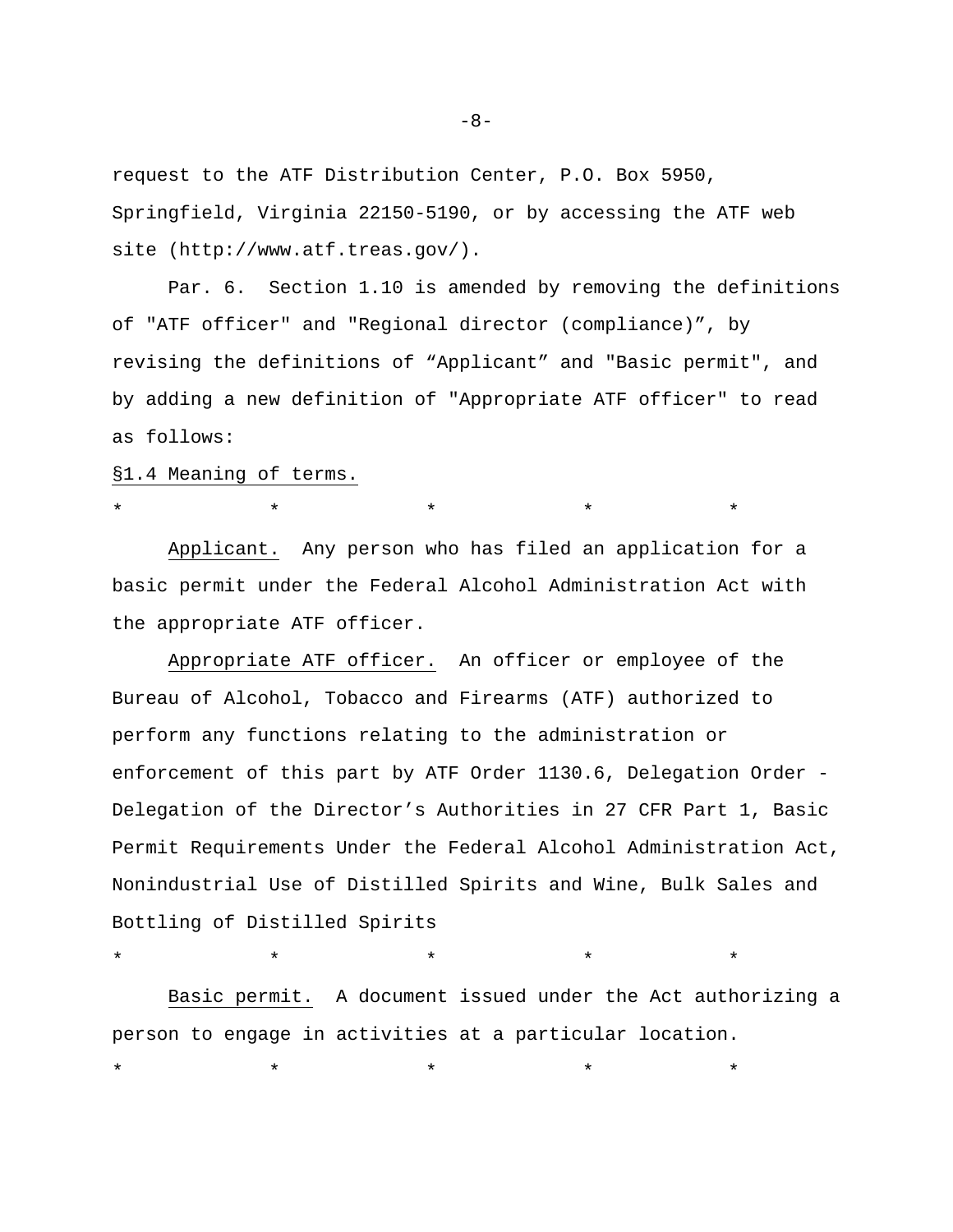§§ 1.24, 1.27, 1.31, 1.42, 1.50, 1.51, 1.52, and 1.55

Par. 7. In part 1 remove the words "regional director (compliance)" each place it appears and add, in substitution, the words "appropriate ATF officer" in the following places:

(a) Section 1.24 introductory text;

- (b) Section 1.27;
- (c) Section 1.31;
- (d) Section 1.42;
- (f) Section 1.50;
- (g) Section 1.51;
- (h) Section 1.52; and
- (i) Section 1.55.

Par. 8. Section 1.25 is revised to read as follows:

### §1.25 General.

Applications for basic permits to engage in any of the operations set forth in §§1.20 to 1.22 must be made on ATF Form 5100.24, 5170.4 or 5100.18, verified as required by §1.56, and will be accompanied by such affidavits, documents, and other supporting data, as the appropriate ATF officer may require. The application will include all data, written statements, affidavits, documents, or other evidence submitted in support of the application, or upon a hearing.

Par. 9. Section 1.29 is revised to read as follows: §1.29 Individual plant or premises.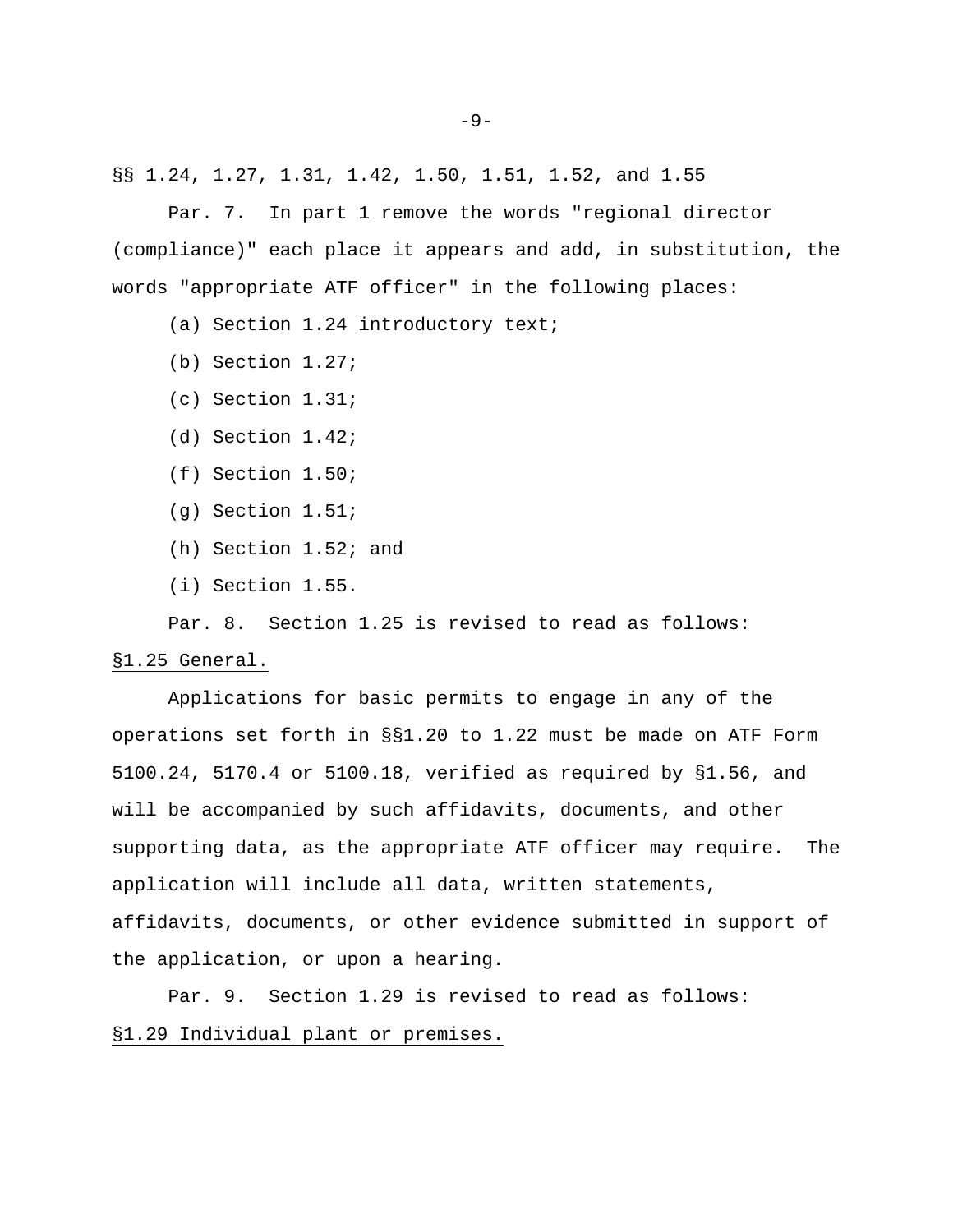An application for a basic permit must be filed, and permit issued, to cover each individual plant or premises where any of the businesses specified in section 103 of the Act is engaged in.

Par. 10. The last sentence of §1.30 is amended by removing the comma after "(1534)" and "in triplicate, and submitted to the regional director (compliance)" and by adding in its place a period.

Par. 11. Section 1.35 is revised to read as follows: §1.35 Authority to issue, amend, deny, suspend, revoke, or annul basic permits.

The authority and power of issuing, amending, or denying basic permits, or amendments thereof, is conferred upon the appropriate ATF officer except as to agency initiated curtailment. The Director, upon consideration of appeals on petitions for review in part 200 of this chapter, may order the appropriate ATF officer to issue, deny, suspend, revoke, or annul basic permits.

§§1.40, 1.41

Par. 12. Part 1 is further amended by removing "(1643), with the regional director (compliance)," each place it appears in the following places:

(a) Section 1.40; and

(b) Section 1.41.

Par. 13. Section 1.56 is revised to read as follows: §1.56 Oaths and affirmations.